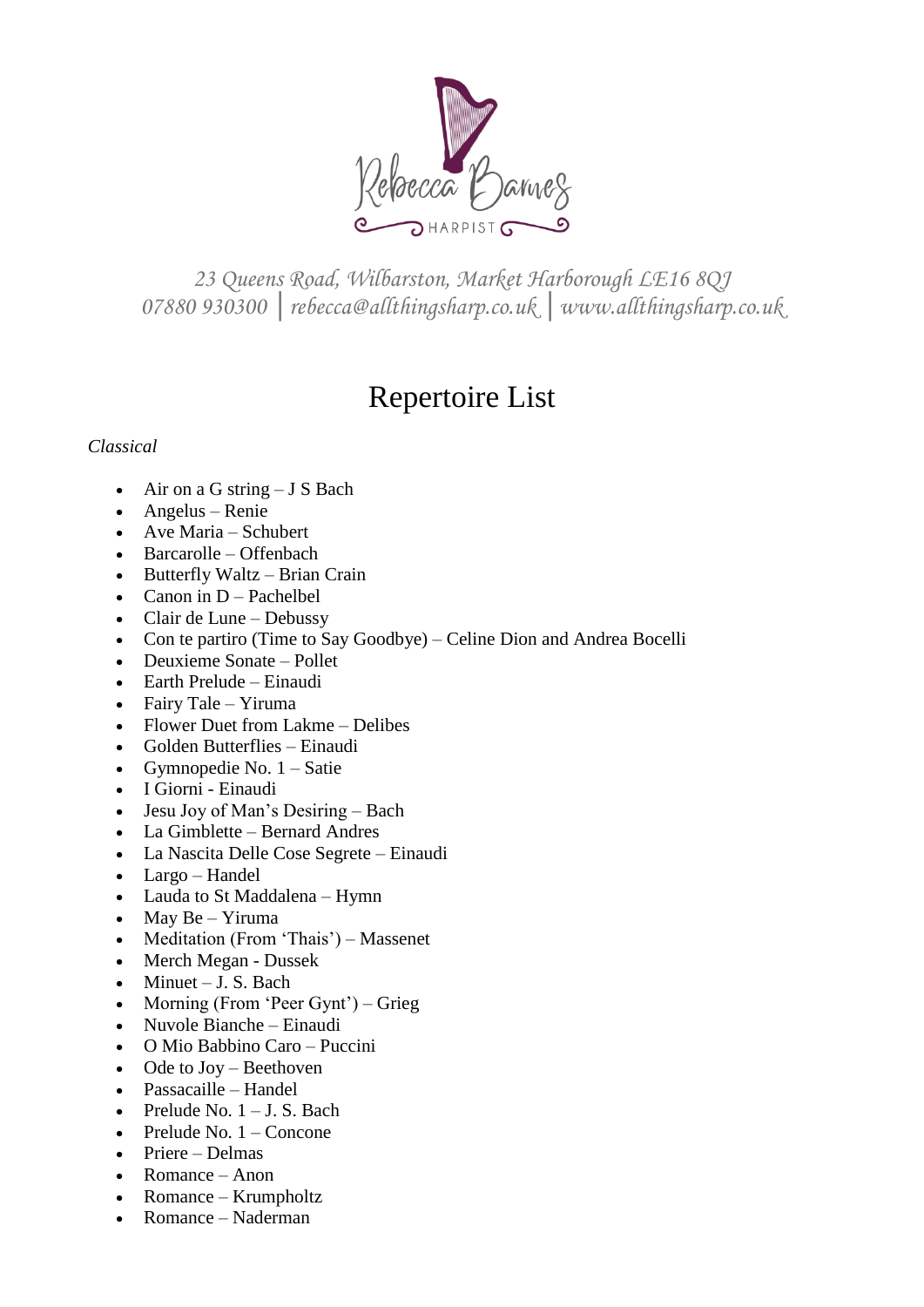- Rondo Passler
- $\bullet$  Solitude David Nevue
- Sonata no 5 (theme) Mozart
- Sonatina No. 2 Naderman
- Spring (from Four Seasons) Vivaldi
- The Arrival of The Queen of Sheeba Handel
- The Blue Bird Stanford
- The Girl With The Flaxen Hair Debussy
- The Lost Gardens Inge Frimout-Hei
- The Nightingale Henson-Conant
- The Swan Saint-Saens
- Theme and Variations Kuhlau
- Trout Quintet Schubert
- Trumpet Voluntary Clarke

#### *Traditional/Folk*

- Abbot Bromley Horn Dance English
- Brian Boru's March Irish
- $\bullet$  Calon Lan Welsh
- Carolan's Concerto Irish
- Cocorna Paraguayan
- $\bullet$  Cold and Raw Scottish / English
- $\bullet$  Danny Boy Irish
- David of The White Rock Welsh
- Dros y Dwr I Draeth Llanstephen Welsh
- Down By The Sally Gardens English
- Down In Yon Forest English
- Fairly Shut Of Her Irish
- Gilliekrankie Scottish
- $\bullet$  Glenlivet Scotish
- $\bullet$  Greensleeves English
- I Love My Love In The Morning Irish
- Merengue Rojo Latin American
- Merrily Kiss The Quaker Irish
- Milonga Para Amar Argentinian
- $\bullet$  Miss Browns Fancy Irish
- My Love is Like a Red, Red Rose Scottish
- New Leaves Kim Robertson
- Noche De Fiesta Venezuelan
- O'er the Sea to Skye English
- Scarborough Fair English
- Sheebeg Sheemore Irish
- Shule Aroon Irish
- The Ash Grove Welsh
- $\bullet$  The Dove Welsh
- The Fields of Athenry Irish
- The Parting Glass Irish
- $\bullet$  Tree of Liberty Irish
- Trip To Sligo / Lark on The Strand Irish
- Watching The Wheat Welsh
- $\bullet$  Water is Wide Irish
- Waulking The Fauld Scottish
- Wild Mountain Thyme Scottish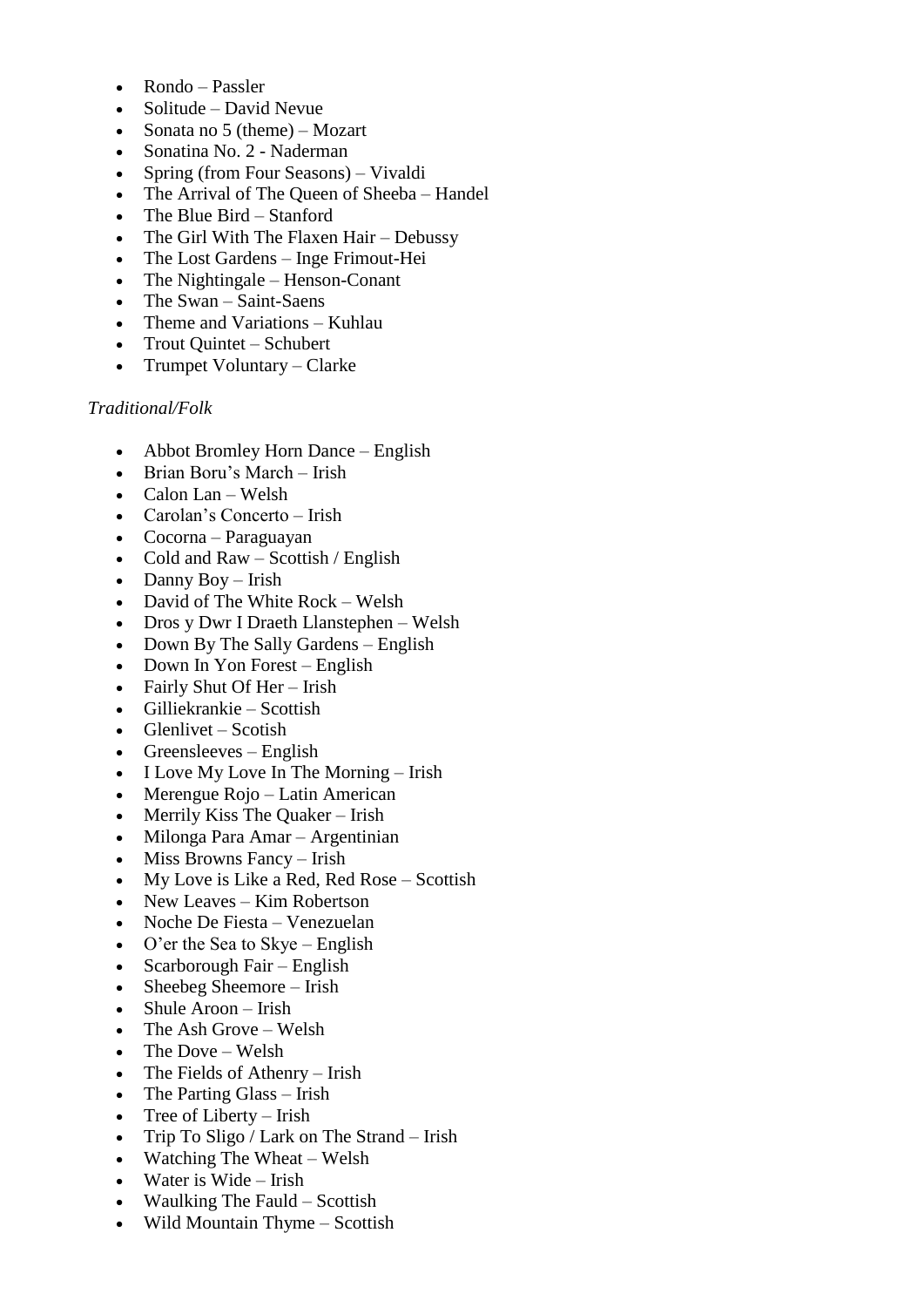# *Pop/Rock*

- $\bullet$  59<sup>th</sup> Street Bridge Song Simon and Garfunkel
- A Groovy Kind Of Love Phil Collins
- A Nightingale Sang In Berkeley Square Manning Sherwin
- A Thousand Years Christina Perri
- $\bullet$  All My Loving Beatles
- All of Me John Legend
- All of The Lights Kanye West
- Amazed Lonestar
- And I Love Her Beatles
- And I Love you so Don McLean
- Angels Robbie Williams
- Annie's Song John Denver
- Another Day In Paradise Phil Collins
- Anyone Justin Bieber
- Ave Maria Beyonce
- Back To Black Amy Winehouse
- $\bullet$  Because You Loved Me Celine Dion
- $\bullet$  Bed of Roses Bon Jovi
- Before You Go Lewis Capaldi
- Better Together Jack Johnson
- Blowing In The Wind Bob Dylan
- Breathe No More Evanescense
- Bring Me To Life Evanescense
- Can't Buy Me Love Beatles
- Can't Fight This Feeling Anymore REO Speedwagon
- Chandelier Sia
- Chasing Cars Snow Patrol
- Come Away With Me Norah Jones
- Counting Stars One Republic
- Dancing In The Moonlight Toploader
- Dancing On My Own Calum Scott
- Don't Worry Be Happy Bobby McFerrin
- Earth Song Michael Jackson
- Eleanor Rigby The Beatles
- Everybody Hurts REM
- Faded Alan Walker
- $\bullet$  Fairytale Enya
- Fields of Gold Eva Cassidy
- $\bullet$  Fireflies Owl City
- $\bullet$  Firework Katy Perry
- Follow You, Follow Me Genesis
- Foolish Games Jewel
- Friday I'm In Love The Cure
- From this moment on  $-$  Shania Twain
- Greatest Day Take That
- Hallelujah Leonard Cohen / Alexandra Burke
- Happy Pharrell Williams
- Have I Told You Lately Van Morrison
- Heaven Bryan Adams
- $\bullet$  Hello Lionel Richie
- Here Comes The Sun The Beatles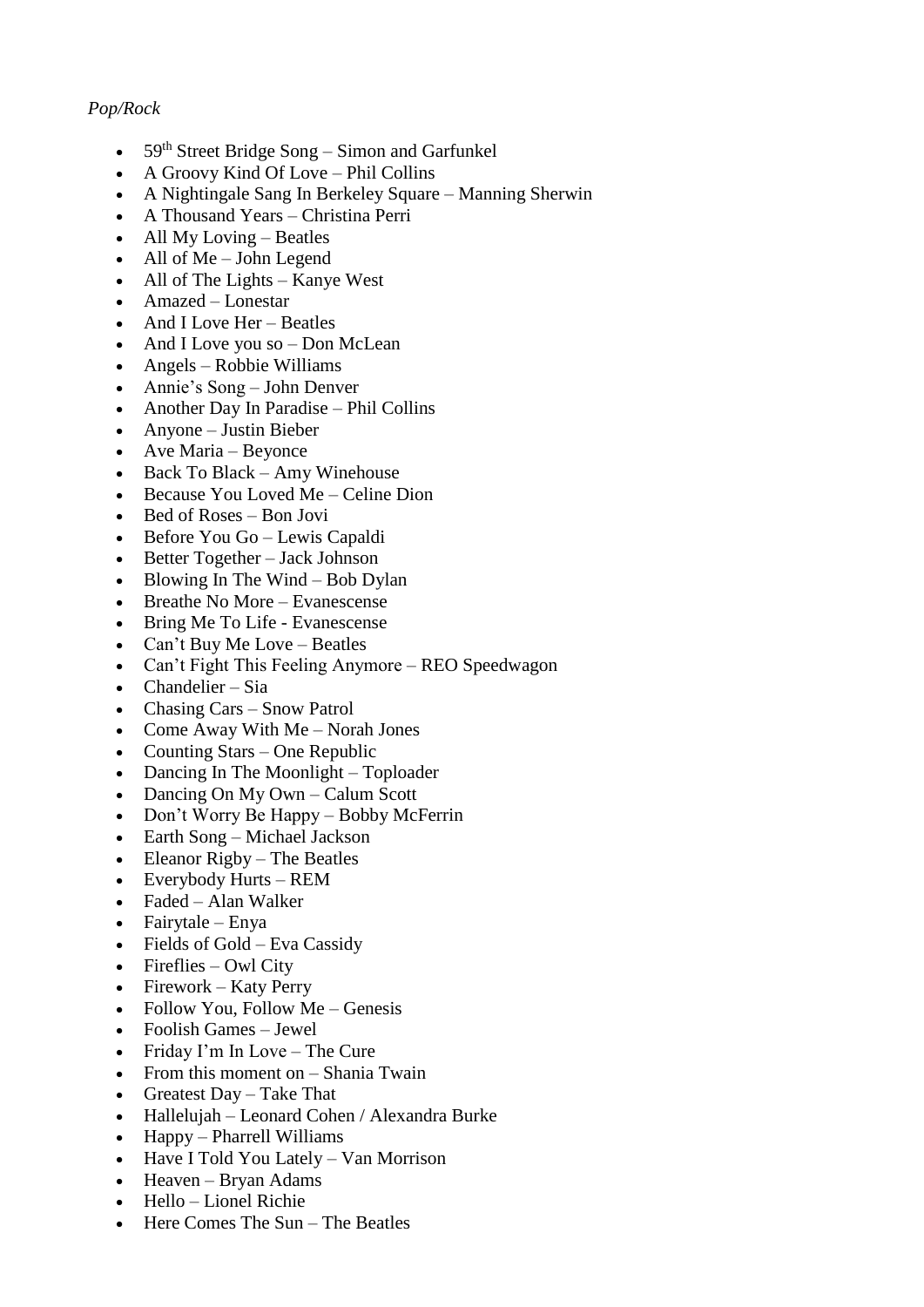- $\bullet$  Here With Me Marshmello
- $\bullet$  Hey Jude Beatles
- $\bullet$  How Long Will I Love You Ellie Goulding
- How Would You Feel Ed Sheeran
- Human Christina Perri
- I Get To Love You Ruelle
- I Knew I Loved You Savage Garden
- $\bullet$  I Won't Give Up Jason Mraz
- If Tomorrow Never Comes Ronan Keating
- If You're Not The One Daniel Bedingfield
- I'll Stand By You The Pretenders
- I'm Yours Jason Mraz
- $\bullet$  Iris The Googoo Dolls
- $\bullet$  Is This Love Bob Marley
- Just The Way You Are Bruno Mars
- Keep Holding  $On Avril$  Lavigne
- $\bullet$  Kiss From A Rose Seal
- Lady Lionel Richie
- Let Her Go Passenger
- Let it be me Gilbert Becaud
- Life Is Good Drake
- Love Me Like You Do Ellie Goulding
- Lovin' You Minnie Ripperton
- $\bullet$  Mad World Gary Jules
- $\bullet$  Maggie May Rod Stewart
- Marry You Bruno Mars
- More Than Words Extreme
- My Immortal Evanescence
- My Love Westlife
- Need You Now Lady Antebellum
- Never Gonna Be Alone Nickelback
- Nothing Else Matters Metallica
- Nothing Really Matters DJ Probz
- Ocean Eyes Billie Eilish
- On Top Of The World Imagine Dragons
- One Moment In Time Whitney Housten
- Out of Reach Gabrielle
- Perfect Ed Sheeran
- Raindrops Keep Falling on my Head Burt Bacharach
- Rather Be Clean Bandit
- Right Here Waiting Richard Marx
- Riptide Vance Joy
- Romeo and Juliet Dire Straits
- Run To You Whitney Housten
- Say Something  $A$  Great Big World
- Say You Say Me Lionel Ritchie
- Say You Won't Let Go James Arthur
- Senorita Shawn Mendes
- She's The One Robbie Williams
- Skinny Love Birdie
- Someone You Loved Lewis Capaldi
- Something Inside So Strong Labi Siffre
- Somewhere Only We Know Keane / Lily Allen
- Songbird Eva Cassidy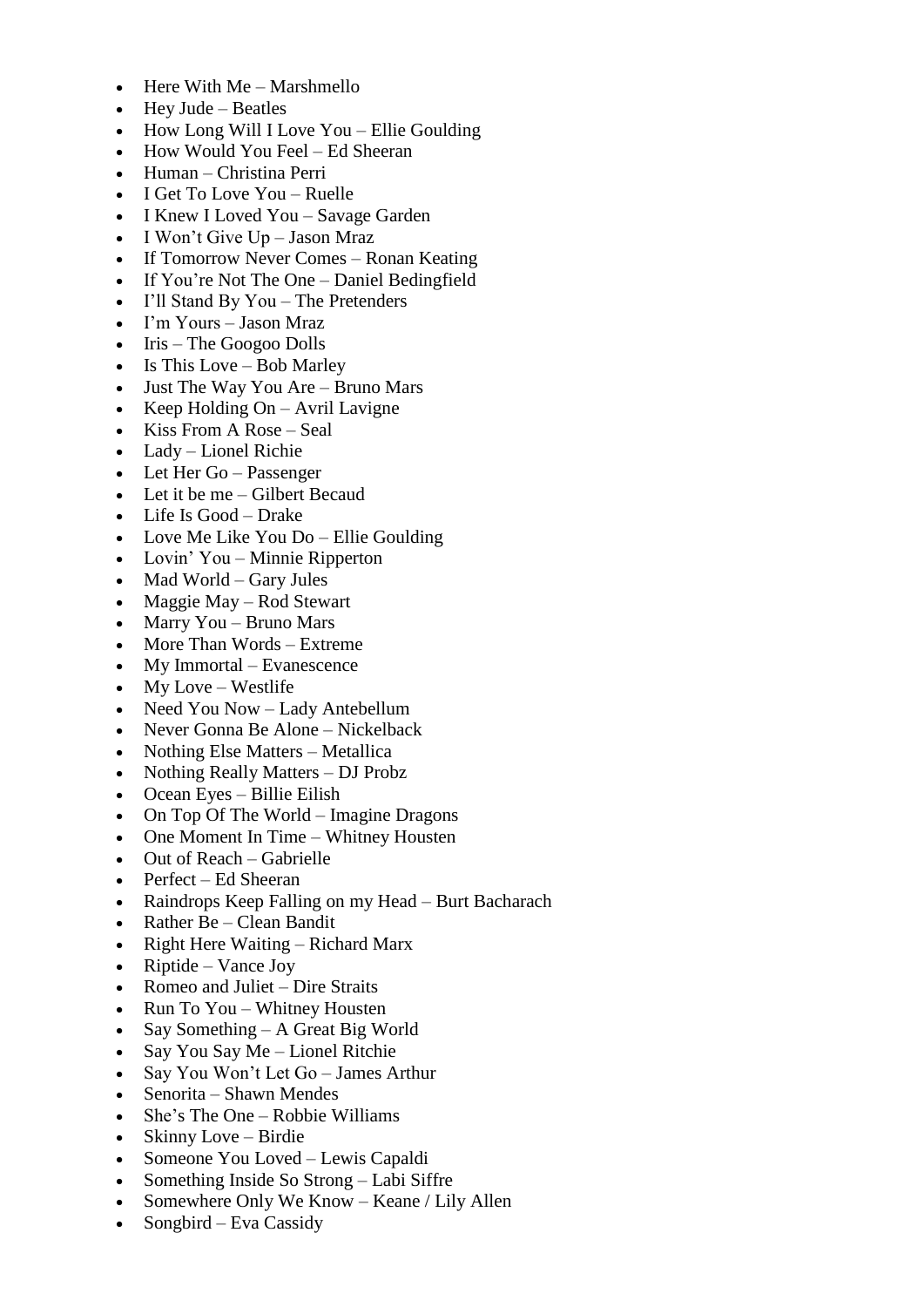- $\bullet$  Stand By Me Ben E King
- $\bullet$  Stay With Me Sam Smith
- Tenerife Sea Ed Sheeran
- The Long And Winding Road Beatles
- The Rose Bette Midler
- The Vows Go Unbroken Kenny Rogers
- The Wind beneath my Wings Celine Dion / Bette Midler
- $\bullet$  The Wonder Of You Elvis
- Thinking Out Loud Ed Sheeran
- Three Little Birds Bob Marley
- Three Times A Lady Lionel Richie
- To Make You Feel My Love Adele / Dylan
- Today Was A Fairytale Taylor Swift
- True Colours Cyndi Lauper
- Unchained Melody The Righteous Brothers
- Use Somebody Kings of Leon
- Vincent (Starry, Starry Night) Don McLean
- We Are The Champions Queen
- Welcome To The Black Parade My Chemical Romance
- When I Was Your Man Bruno Mars
- When We Were Young Adele
- Wherever You Will Go The Calling
- Whiter shade of Pale Procul Harem
- Wicked Games Chris Isaak
- Wildest Dreams Taylor Swift
- $\bullet$  Wings Birdy
- With a Little Help From My Friends Beatles
- Wonderful Tonight Eric Clapton
- Wonderwall Oasis
- XO Beyonce / John Mayer
- Yesterday Beatles
- You've Got A Way Shania Twain
- Zombie The Cranberries / Bad Wolves

## *Film and TV*

- A Million Dreams The Greatest Showman
- A Window To The Past Harry Potter
- Addams Family Theme
- As Time Goes By Herman Hupfield
- Cavatina Deer Hunter
- Everything I Do, I Do It For You Robin Hood
- $\bullet$  Fairytale Shrek
- Feels Like Home My Sister's Keeper
- For the Love of a Princess Braveheart
- Gabriel's Oboe The Mission
- Game of Thrones Theme
- Grow Old With You The Wedding Singer
- Hedwigs Theme Harry Potter
- Honour Him Gladiator
- Hopelessly Devoted To You Grease
- $\bullet$  How Do I Live Con Air
- I Don't Want To Miss A Thing Armageddon
- I See Fire The Hobbit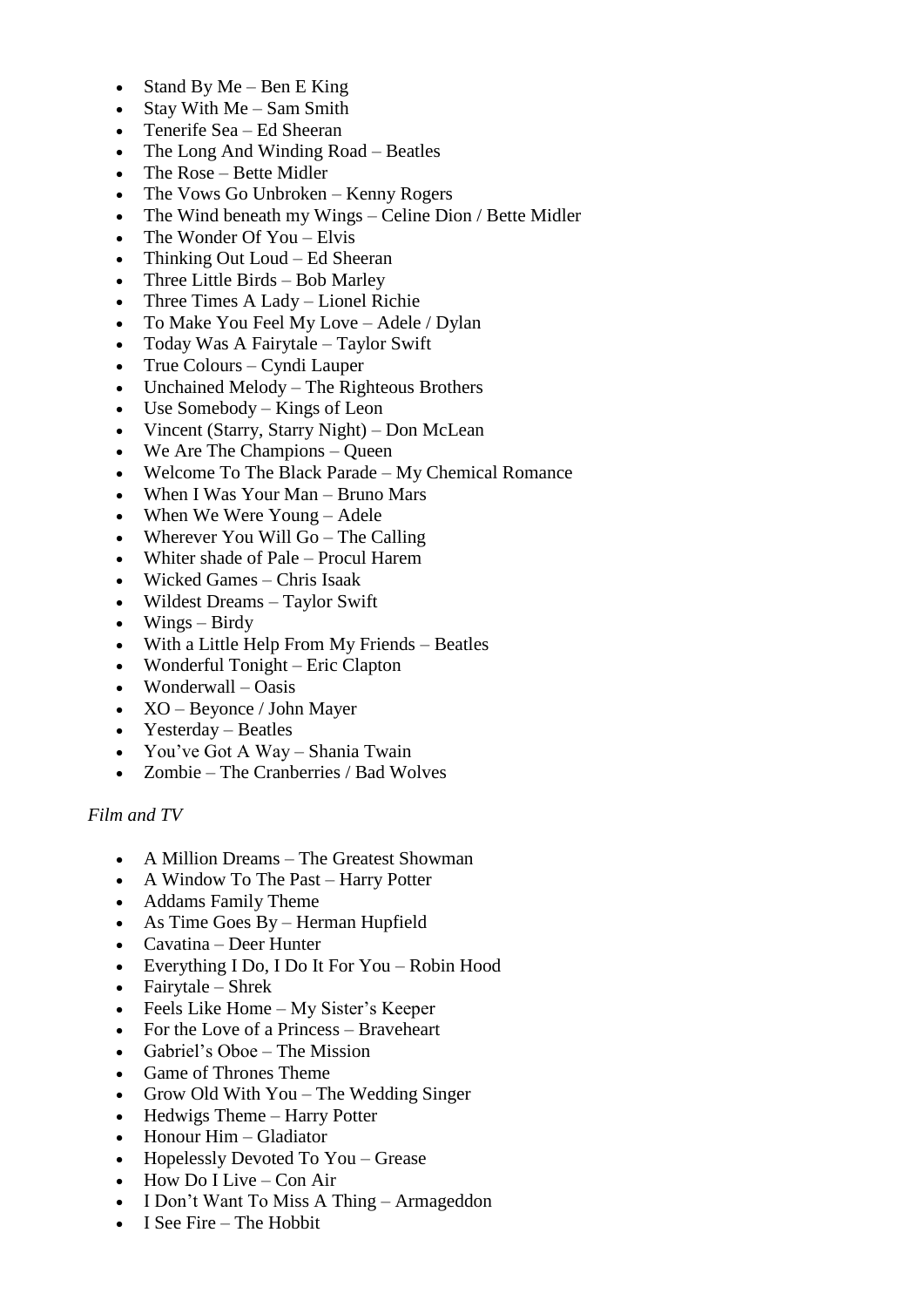- I Will Always Love You The Bodyguard
- $\bullet$  Into The West Lord Of The Rings
- Jurassic Park Medley
- Kissing You Romeo and Juliet
- Lord of The Rings Medley
- Love Me Like You  $Do 50$  Shades of Grey
- Love Theme The Godfather
- $\bullet$  May It Be Lord of the Rings
- $\bullet$  My Heart Will Go On Titanic
- Nocturne The Secret Garden
- Portugese Love Theme Love Actually
- Pure Imagination Charlie and the Chocolate Factory
- Rains of Castamere Game of Thrones
- Shallow A Star is Born
- She's Like The Wind Dirty Dancing
- Sleeping At Last Twilight Saga: Breaking Dawn Part 1
- Song of the Secret Garden The Secret Garden
- The Ludlows Legends of The Fall
- The Parting Glass The Walking Dead
- There You'll Be Pearl Harbour
- Walking Dead Theme

#### *Disney*

- A Whole New World Aladdin
- Beauty and the Beast Ashman / Menken
- Can You Feel The Love Tonight The Lion King
- Go The Distance Hercules
- $\bullet$  Hakuna Matata The Lion King
- He's A Pirate Pirates of the Caribbean
- How Does A Moment Last Forever Beauty and the Beast
- How Far I'll Go Moana
- $\bullet$  I See The Light Tangled
- $\bullet$  Le Festin Ratatouille
- $\bullet$  Let It Go Frozen
- $\bullet$  Main Theme Up
- Once Upon A Dream Sleeping Beauty
- Part Of Your World The Little Mermaid
- Reflection Mulan
- Speechless Aladdin  $(2019)$

#### *Musicals*

- All I Ask of You Phantom of the Opera
- Angel of Music Phantom of the Opera Andrew Lloyd Webber
- Any Dream Will Do Andrew Lloyd Webber
- Don't Cry For Me Argentina Evita
- Eidelweiss The Sound of Music
- Getting To Know You The King and I
- I Don't Know How to Love Him Jesus Christ Super Star Andrew Lloyd Webber
- I Dreamed A Dream Les Miserables
- I Know Him So Well Jesus Christ Super Star Andrew Lloyd Webber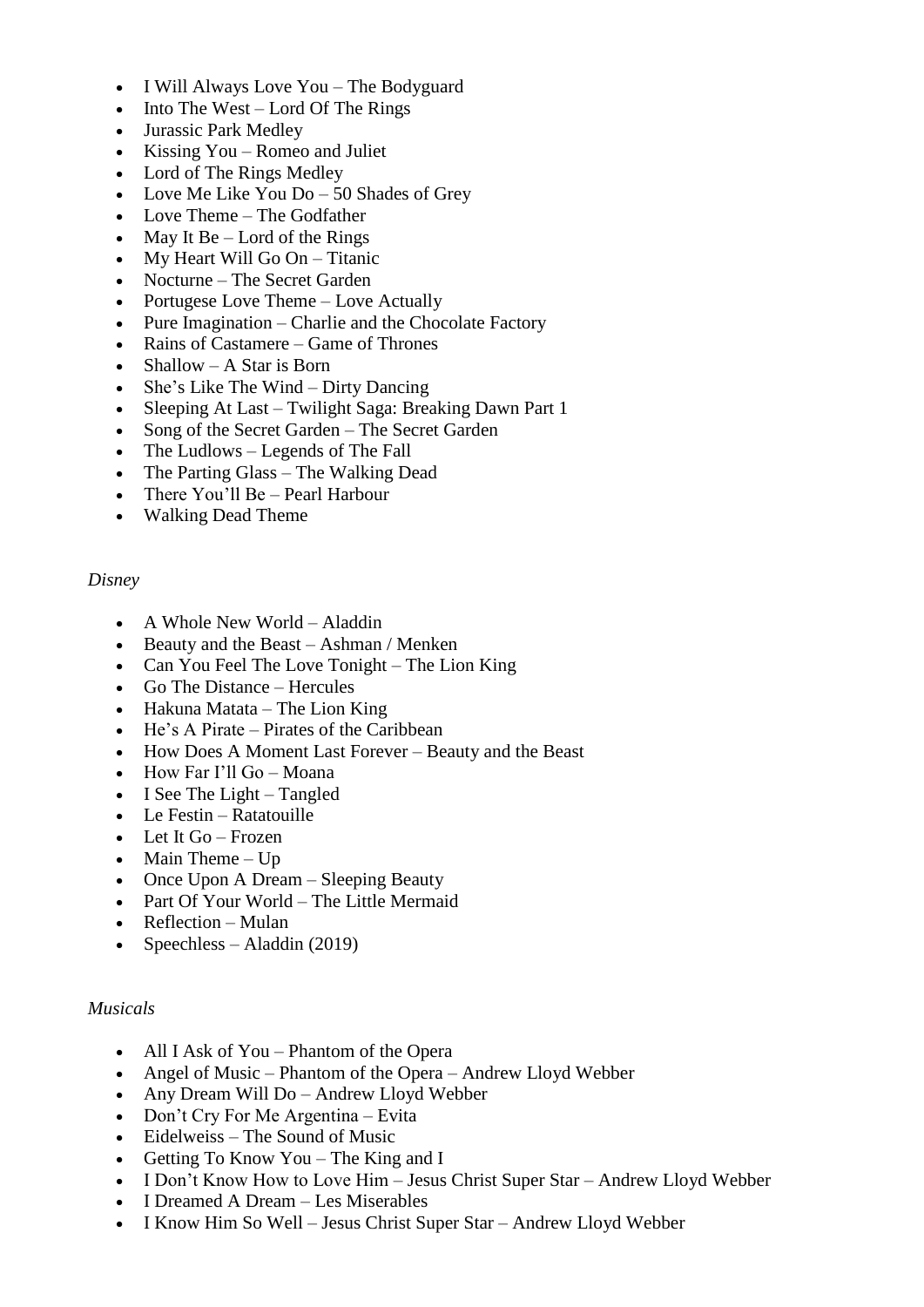- Memory Cats Andrew Lloyd Webber
- My Favourite Things The Sound of Music
- New York, New York
- Phantom of the Opera Phantom of the Opera
- Pie Jesu Andrew Lloyd Webber
- Some Enchanted Evening South Pacific
- Starlight Express Starlight Express
- Stars Les Miserables
- Tell Me On A Sunday Tell Me On A Sunday
- The Music of the Night Phantom of the Opera Andrew Lloyd Webber
- The Sound of Music The Sound of Music
- Think of Me Phantom of the Opera Andrew Lloyd Webber
- You'll Never Walk Alone Carousel

#### *Bollywood*

- Chand Sitare Phool Aur Khushboo from Kaho Naa…Pyaar Hai
- Chandni O Meri Chandni from Chandni
- Ek Ladki Ko Dekha from 1942 A Love Story
- Ek Shararat Hone Ko Hai from Duplicate
- Hum Chup Hain from Faasle
- Kabhi Jo Baadal Barse Arjit Singh
- Kaho Naa…Pyaar Hai from Kaho Naa…Pyaar Hai
- Kal Ho Naa Ho Shankar Ehsan Loy
- Kal Raat Ho Gayee from Kasoor
- Kaun Tujhe from M S Dhoni
- Kuch Kuch Hota Hai Pandit
- Kuchh Na Kaho from 1942 A Love Story
- Mere Mehboob Mere Sanam from Duplicate
- Naya Naya Dhula Dhula from Filhaal
- O Re Piya Salim Sulaiman
- Pehla Nasha Jatin-Lalit
- Rabata Clyde Machado
- Raat Ki Hatheli Par from Refugee
- Samjhawan Rajiv Subramanian M
- Tere Bina Jiya Jaaye Na from Ghar
- Tere Liye Sanjeev Kohli
- Tu Hi Meri Shab Hai from Gangster
- Tum Aa Gaye Ho Noor Aa Gaya Hai from Andhi
- Tum Hi Ho Mithoon
- Tumko Hi Chahenge Hum from Parwana
- Yeh Galiyan Yeh Chaubara from Prem Rog

## *Jazz and 'easy-listening'*

- Bewitched Richard Rodgers
- $\bullet$  Blue Moon Richard Rodgers
- Blue Strings Clifton-Welker
- Café De Paris Pam Wedgwood
- C'est Magnifique Cole Porter
- Do, Do, Do Gershwin
- Embraceable You Gershwin